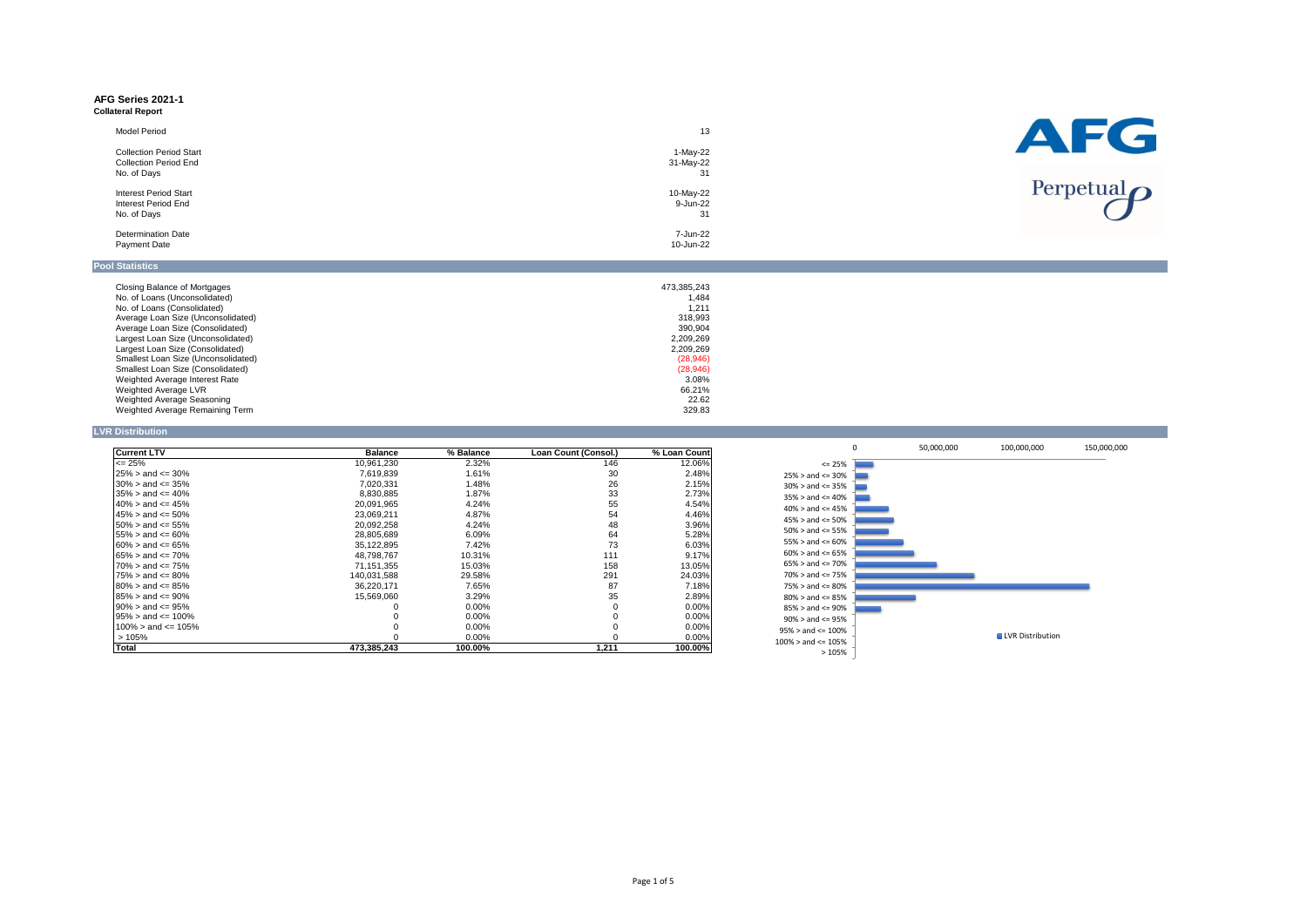#### **Balance Distribution (Unconsolidated)**

| <b>Current Balance</b>             | <b>Balance</b> | % Balance | <b>Loan Count</b> | % Loan Count |         |
|------------------------------------|----------------|-----------|-------------------|--------------|---------|
| $\le$ \$100,000                    | 8,650,110      | 1.83%     | 275               | 18.53%       |         |
| $\$100,000>$ and $\leq$ \$150,000  | 10,096,452     | 2.13%     | 80                | 5.39%        | \$100   |
| $\$150,000>$ and $\leq$ \$200,000  | 19,931,164     | 4.21%     | 112               | 7.55%        | \$150   |
| $\$200,000>$ and $\leq$ \$250,000  | 27,402,984     | 5.79%     | 122               | 8.22%        | \$200   |
| $\$250,000>$ and <= $\$300,000$    | 41,675,614     | 8.80%     | 151               | 10.18%       | \$250   |
| $\$300,000>$ and <= \$350,000      | 49,413,658     | 10.44%    | 152               | 10.24%       | \$300   |
| $\$350,000 >$ and $\leq$ \$400,000 | 49,812,461     | 10.52%    | 133               | 8.96%        | \$350   |
| $$400,000 >$ and $\leq $450,000$   | 46,650,538     | 9.85%     | 110               | 7.41%        | \$400,  |
| $\$450,000>$ and $\leq$ \$500,000  | 39,476,758     | 8.34%     | 83                | 5.59%        | \$450   |
| $\$500,000>$ and $\leq$ \$550,000  | 39,405,410     | 8.32%     | 75                | 5.05%        | \$500   |
| $\$550,000>$ and $\leq$ \$600,000  | 28,122,607     | 5.94%     | 49                | 3.30%        | \$550   |
| $ \$600,000>$ and <= \$650,000     | 19,332,574     | 4.08%     | 31                | 2.09%        | \$600   |
| $\$650,000>$ and $\leq$ \$700,000  | 18,194,642     | 3.84%     | 27                | 1.82%        | \$650   |
| $\$700,000>$ and <= $\$750,000$    | 15,851,207     | 3.35%     | 22                | 1.48%        |         |
| $\$750,000>$ and <= \$800,000      | 8,509,734      | 1.80%     | 11                | 0.74%        | \$700   |
| $$800,000 >$ and $\leq$ \$850,000  | 10,681,798     | 2.26%     | 13                | 0.88%        | \$750   |
| $\$850,000>$ and <= \$900,000      | 10,520,388     | 2.22%     | 12                | 0.81%        | \$800   |
| $$900,000 >$ and $\leq$ \$950,000  | 9,154,706      | 1.93%     | 10                | 0.67%        | \$850   |
| $\$950,000>$ and <= \$1,000,000    | 4,826,471      | 1.02%     |                   | 0.34%        | \$900   |
| $>$ \$1,000,000                    | 15,675,964     | 3.31%     |                   | 0.74%        | \$950,0 |
| Total                              | 473,385,243    | 100.00%   | 1,484             | 100.00%      |         |

#### **Balance Distribution (Consolidated)**

| <b>Current Balance</b>                                                                                                                               | <b>Balance</b> | % Balance | Loan Count (Consol.) | % Loan Count |         |
|------------------------------------------------------------------------------------------------------------------------------------------------------|----------------|-----------|----------------------|--------------|---------|
| $\leq$ \$100,000                                                                                                                                     | 2,791,514      | 0.59%     | 107                  | 8.84%        |         |
| $\$100,000>$ and $\leq$ \$150,000                                                                                                                    | 5,128,669      | 1.08%     | 41                   | 3.39%        | \$100   |
| $\$150,000>$ and $\leq$ \$200,000                                                                                                                    | 12,512,536     | 2.64%     | 70                   | 5.78%        | \$15    |
| $\$200,000>$ and $\leq$ \$250,000                                                                                                                    | 22,038,572     | 4.66%     | 98                   | 8.09%        | \$200   |
| $\$250,000>$ and $\leq$ \$300,000                                                                                                                    | 36,542,728     | 7.72%     | 132                  | 10.90%       | \$250   |
| $\$300,000 >$ and $\leq$ \$350,000                                                                                                                   | 43,643,205     | 9.22%     | 134                  | 11.07%       | \$300   |
| $$350,000 >$ and $\leq$ \$400,000                                                                                                                    | 48,781,864     | 10.30%    | 130                  | 10.73%       | \$350   |
| $\$400,000>$ and $\leq$ \$450,000                                                                                                                    | 44,516,596     | 9.40%     | 105                  | 8.67%        | \$400   |
| $\$450,000>$ and $\leq$ \$500,000                                                                                                                    | 43,716,371     | 9.23%     | 92                   | 7.60%        | \$45    |
| $\$500,000>$ and $\leq$ \$550,000                                                                                                                    | 40,483,583     | 8.55%     | 77                   | 6.36%        | \$500   |
| $\$550,000>$ and $\leq$ \$600,000                                                                                                                    | 27,514,238     | 5.81%     | 48                   | 3.96%        |         |
| $\$600,000 >$ and $\leq$ \$650,000                                                                                                                   | 20,011,197     | 4.23%     | 32                   | 2.64%        | \$55    |
| $\$650,000>$ and $\leq$ \$700,000                                                                                                                    | 22,238,226     | 4.70%     | 33                   | 2.73%        | \$60    |
| $\$700,000>$ and $\leq$ \$750,000                                                                                                                    | 14,432,545     | 3.05%     | 20                   | 1.65%        | \$65    |
| $\$750,000>$ and $\leq$ \$800,000                                                                                                                    | 13,904,199     | 2.94%     | 18                   | 1.49%        | \$70    |
| $$800,000 >$ and $\leq$ \$850,000                                                                                                                    | 12,368,688     | 2.61%     | 15                   | 1.24%        | \$75    |
| $$850,000 >$ and $\leq$ \$900,000                                                                                                                    | 14,886,794     | 3.14%     | 17                   | 1.40%        | \$80    |
| $$900,000 >$ and $\leq$ \$950,000                                                                                                                    | 11,923,670     | 2.52%     | 13                   | 1.07%        | \$850   |
| $\textcolor{blue}{\textbf{1}}\textcolor{blue}{\$950,000 >}$ and $\textcolor{red}{\textbf{4}}\textcolor{blue}{=\textbf{1}}\textcolor{blue}{.000,000}$ | 9,671,201      | 2.04%     | 10                   | 0.83%        | \$90    |
| > \$1,000,000                                                                                                                                        | 26,278,846     | 5.55%     | 19                   | 1.57%        | \$950,0 |
| Total                                                                                                                                                | 473,385,243    | 100.00%   | 1,211                | 100.00%      |         |

#### **Loan Seasoning Distribution**

| <b>Seasoning (Months)</b>             | <b>Balance</b> | % Balance | <b>Loan Count</b> | % Loan Count |       |
|---------------------------------------|----------------|-----------|-------------------|--------------|-------|
| $\epsilon$ = 12 Months                | 541.322        | $0.11\%$  |                   | $0.20\%$     |       |
| 12 Months $>$ and $\leq$ 18 Months    | 155.526.509    | 32.85%    | 435               | 29.31%       | 12 Mo |
| $118$ Months $>$ and $\leq$ 24 Months | 172,289,822    | 36.40%    | 551               | 37.13%       | 18 Mo |
| $124$ Months $>$ and $\leq$ 30 Months | 81,089,100     | 17.13%    | 255               | 17.18%       | 24 Mo |
| $130$ Months $>$ and $\leq$ 36 Months | 39.957.601     | 8.44%     | 127               | 8.56%        | 30 Mo |
| $136$ Months $>$ and $\leq$ 42 Months | 11,161,454     | 2.36%     | 32                | 2.16%        |       |
| $142$ Months $>$ and $\leq$ 48 Months | 6,851,844      | .45%      | 22                | ا1.48%       | 36 Mo |
| $148$ Months $>$ and $\leq$ 54 Months | 2,281,762      | 0.48%     |                   | 0.47%        | 42 Mo |
| $154$ Months $>$ and $\leq$ 60 Months | 6.219          | $0.00\%$  |                   | 0.13%        | 48 Mo |
| $160$ Months $>$ and $\leq$ 66 Months | 851.744        | 0.18%     |                   | 0.20%        | 54 Mo |
| $166$ Months $>$ and $\leq$ 72 Months | 717.083        | 0.15%     |                   | 0.20%        | 60 Mo |
| l> 72 Months                          | 2,110,782      | 0.45%     | 44                | 2.96%        | 66 Mo |
| Total                                 | 473,385,243    | 100.00%   | 484, ا            | 100.00%      |       |





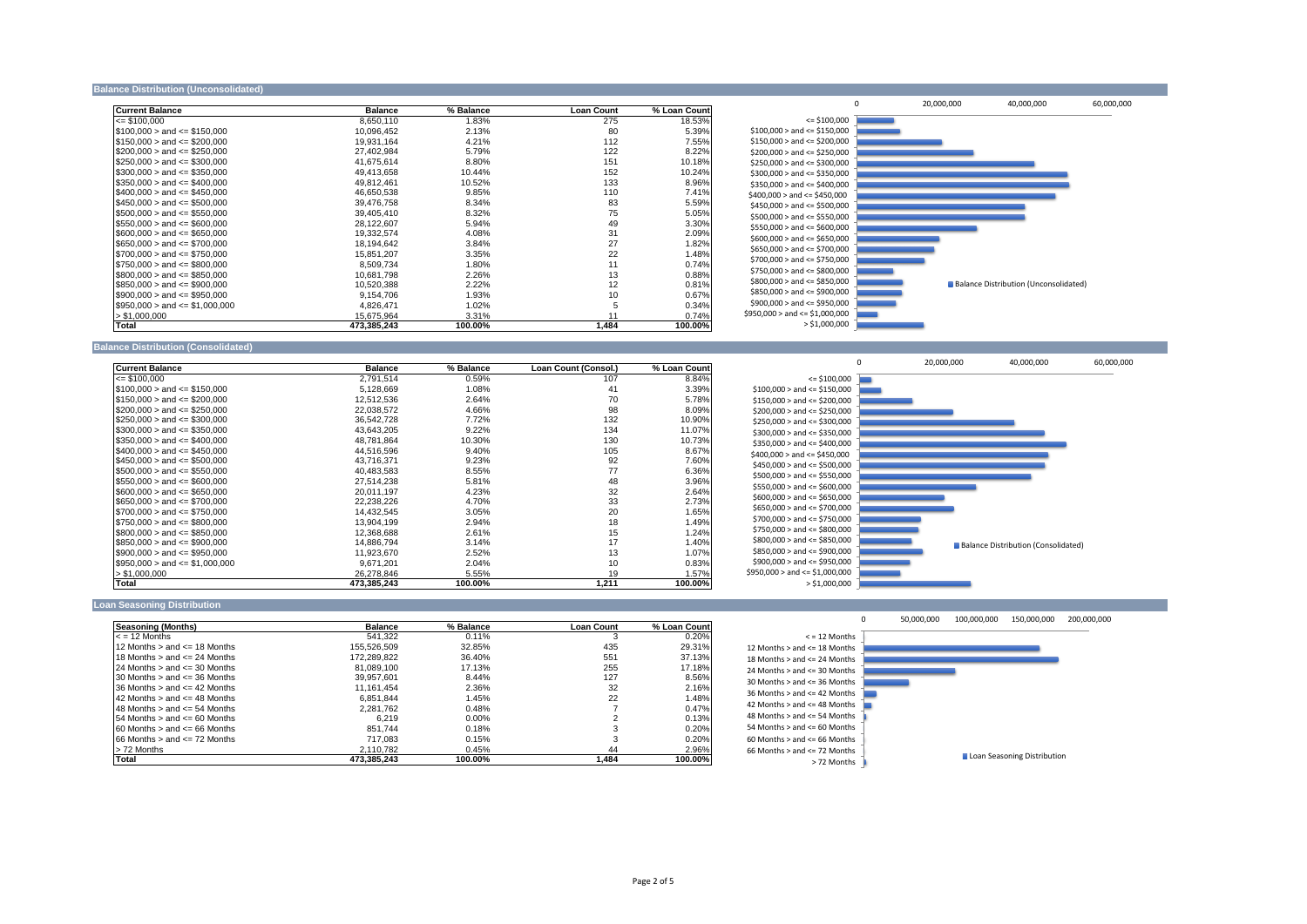## **Geographic Distribution**

| <b>Jurisdiction State</b>    | <b>Balance</b> | % Balance | Loan Count (Consol.) | % Loan Count |
|------------------------------|----------------|-----------|----------------------|--------------|
| New South Wales              | 141,893,069    | 29.97%    | 300                  | 24.77%       |
| Victoria                     | 137,255,795    | 28.99%    | 331                  | 27.33%       |
| <b>I</b> Queensland          | 98,429,655     | 20.79%    | 275                  | 22.71%       |
| IWestern Australia           | 37,457,222     | 7.91%     | 122                  | 10.07%       |
| ISouth Australia             | 44.261.345     | 9.35%     | 143                  | 11.81%       |
| Tasmania                     | 3,375,926      | 0.71%     | 13                   | 1.07%        |
| Australian Capital Territory | 10.196.619     | 2.15%     | 24                   | 1.98%        |
| Northern Territory           | 515.611        | 0.11%     |                      | 0.25%        |
| No Data                      |                | $0.00\%$  |                      | $0.00\%$     |
| Total                        | 473,385,243    | 100.00%   | 1,211                | 100.00%      |

## **Locality**

| <b>S&amp;P Category</b> | <b>Balance</b> | % Balance | Loan Count (Consol.) | % Loan Countl |
|-------------------------|----------------|-----------|----------------------|---------------|
| <b>I</b> Metro          | 328,585,658    | 69.41%    | 822                  | 67.88%        |
| Non Metro               | 140,749,689    | 29.73%    | 381                  | 31.46%        |
| Inner City              | 4,049,896      | 0.86%     |                      | 0.66%         |
| No Data                 |                | $0.00\%$  |                      | $0.00\%$      |
| <b>Total</b>            | 473,385,243    | 100.00%   | .211                 | 100.00%       |

## **Top 10 Postcodes**

| Postcode | <b>Balance</b> | % Balance | Loan Count (Consol.) | % Loan Count |
|----------|----------------|-----------|----------------------|--------------|
| 4556     | 5,194,338      | 1.10%     | 13                   | 0.88%        |
| 3029     | 5,148,964      | 1.09%     | 12                   | 0.81%        |
| 4209     | 4,789,939      | 1.01%     | 12                   | 0.81%        |
| 3977     | 4,583,352      | 0.97%     | 12                   | 0.81%        |
| 4551     | 4,126,213      | 0.87%     | 11                   | 0.74%        |
| 3030     | 4,023,332      | 0.85%     | 9                    | 0.61%        |
| 2259     | 4,004,190      | 0.85%     |                      | 0.47%        |
| 2557     | 3,622,901      | $0.77\%$  | 6                    | 0.40%        |
| 4213     | 3,331,820      | 0.70%     | 6                    | 0.40%        |
| 4218     | 3,171,479      | 0.67%     |                      | 0.47%        |
| Total    | 41,996,528     | 8.87%     | 95                   | 6.40%        |

### **Documentation**

| Document Type   | <b>Balance</b> | % Balance | Loan Count | % Loan Countl |
|-----------------|----------------|-----------|------------|---------------|
| <b>Full Doc</b> | 473,385,243    | 100.00%   | ,484       | 100.00%       |
| Low Doc         |                | $0.00\%$  |            | $0.00\%$      |
| No Doc          |                | $0.00\%$  |            | $0.00\%$      |
| Total           | 473,385,243    | 100.00%   | ,484       | 100.00%       |

## **Rate Type**

| <b>Rate Type</b>  | <b>Balance</b> | % Balance | ∟oan ′<br>Count | %<br>، Loan Count। |
|-------------------|----------------|-----------|-----------------|--------------------|
| lVariable Rate    | 473,385,243    | 100.00%   | ,484            | 100.00%            |
| <b>Fixed Rate</b> |                | 0.00%     |                 | 0.00%              |
| Total             | 473,385,243    | 100.00%   | ,484            | $100.00\%$         |

# **Repayment Type**

| <b>Repayment Type</b>            | <b>Balance</b> | % Balance | Loan Count | % Loan Count |
|----------------------------------|----------------|-----------|------------|--------------|
| <b>IPrincipal &amp; Interest</b> | 401,300,721    | 84.77%    | 1,267      | 85.38%       |
| Interest Only                    | 72,084,521     | 15.23%    | 216        | 14.56%       |
| Non-Billing                      |                | $0.00\%$  |            | 0.07%        |
| Total                            | 473,385,243    | 100.00%   | ,484       | 100.00%      |

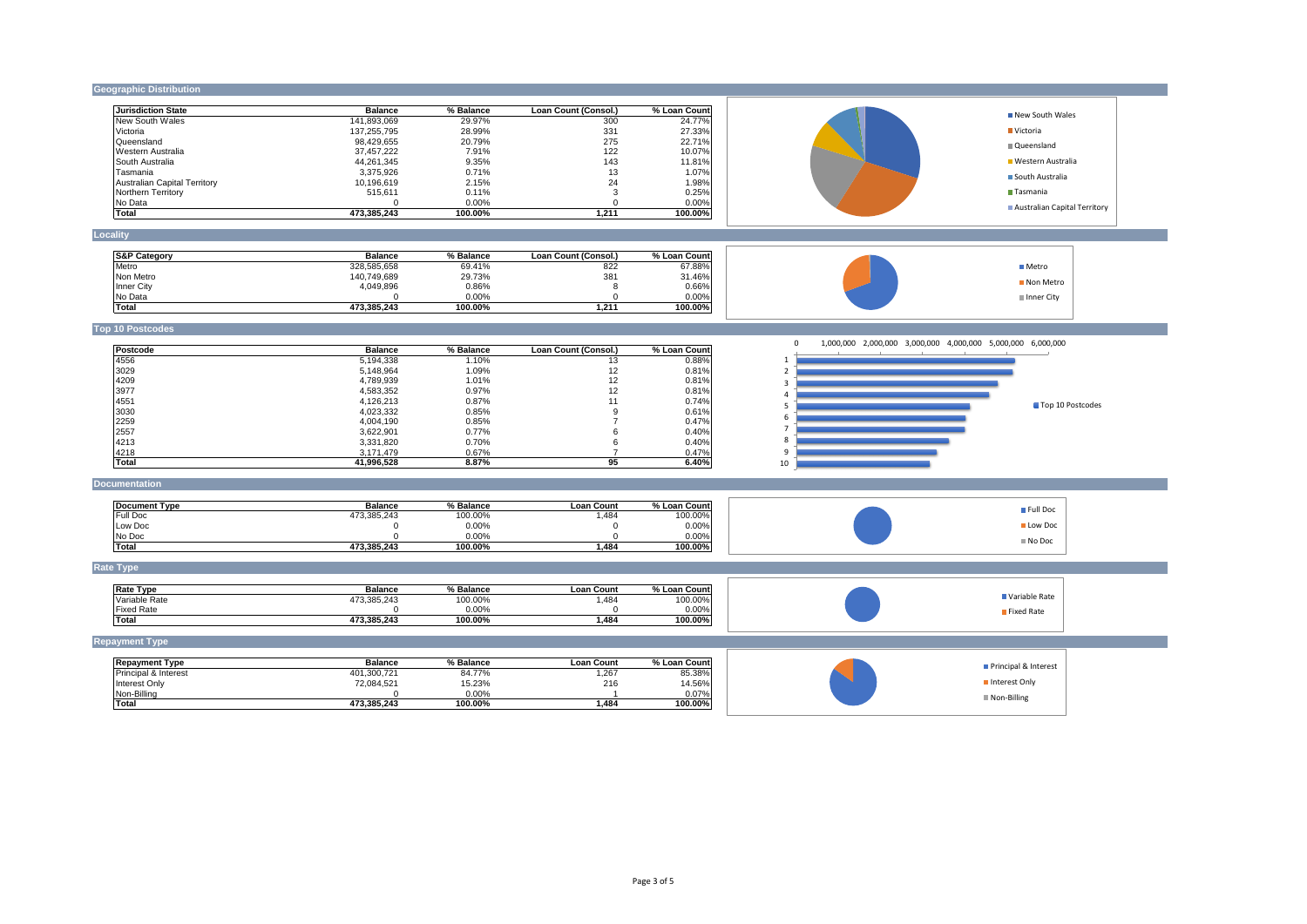### **Loan Type**

| <b>IProduct Category</b> | Balance     | % Balance | Loan Count | % Loan<br>Count! |
|--------------------------|-------------|-----------|------------|------------------|
| Line of Credit           |             | 0.00%     |            | 0.07%            |
| Геrm Loan                | 473,385,243 | 100.00%   | .483       | 99.93%           |
| <b>Total</b>             | 473,385,243 | 100.00%   | ,484       | 100.00%          |

**Property Type**

| <b>Property Type</b>     | <b>Balance</b> | % Balance | Loan Count (Consol.) | % Loan Counti |
|--------------------------|----------------|-----------|----------------------|---------------|
| <b>Residential House</b> | 386,005,447    | 81.54%    | 952                  | 78.61%        |
| <b>IResidential Unit</b> | 83,405,184     | 17.62%    | 252                  | 20.81%        |
| Residential - Inner City |                | 0.00%     |                      | 0.00%         |
| Rural                    | 3,974,612      | 0.84%     |                      | 0.58%         |
| Semi-Rural               |                | 0.00%     |                      | 0.00%         |
| Vacant Land              |                | $0.00\%$  |                      | 0.00%         |
| No Data                  |                | 0.00%     |                      | 0.00%         |
| <b>Total</b>             | 473,385,243    | 100.00%   | 211,ا                | 100.00%       |

#### **Arrears Distribution**

| <b>Arrears Band</b> | <b>Balance</b> | % Balance | <b>Loan Count</b> | % Loan Count |
|---------------------|----------------|-----------|-------------------|--------------|
| Current             | 468,250,354    | 98.92%    | 1,472             | 99.19%       |
| $1-30$ days         | 4,597,813      | 0.97%     |                   | 0.74%        |
| 31-60 days          | 537,075        | 0.11%     |                   | $0.07\%$     |
| 61-90 days          |                | $0.00\%$  |                   | $0.00\%$     |
| 91-120 days         |                | $0.00\%$  |                   | $0.00\%$     |
| 121-150 days        |                | $0.00\%$  |                   | $0.00\%$     |
| 151-180 days        |                | $0.00\%$  |                   | $0.00\%$     |
| 181 days or more    |                | 0.00%     |                   | $0.00\%$     |
| <b>Total</b>        | 473,385,243    | 100.00%   | 484, ا            | 100.00%      |

### **Hardships**

| <b>Hardships</b>                  | <b>Balance</b> | % Balance | Loan Count (Consol.) | % Loan Countl |
|-----------------------------------|----------------|-----------|----------------------|---------------|
| <b>COVID Hardships</b>            |                | 0.00%     |                      | 0.00%         |
| COVID Arrangements                |                | 0.00%     |                      | $0.00\%$      |
| <b>COVID Arrangements - Other</b> |                | 0.00%     |                      | $0.00\%$      |
| Hardship                          |                | 0.00%     |                      | 0.00%         |
| Non-Hardship                      | 473,385,243    | 100.00%   | 1,211                | 100.00%       |
| Total                             | 473,385,243    | 100.00%   | 1.211                | 100.00%       |

COVID Hardship – A deferral of loan repayments for a period from 3 to 6 months as a result of financial stresses due to Covid-19

COVID Arrangement - A temporary change to the loan repayment type from 'Principal & Interest' to 'Interest Only' as a result of financial stresses due to Covid-19